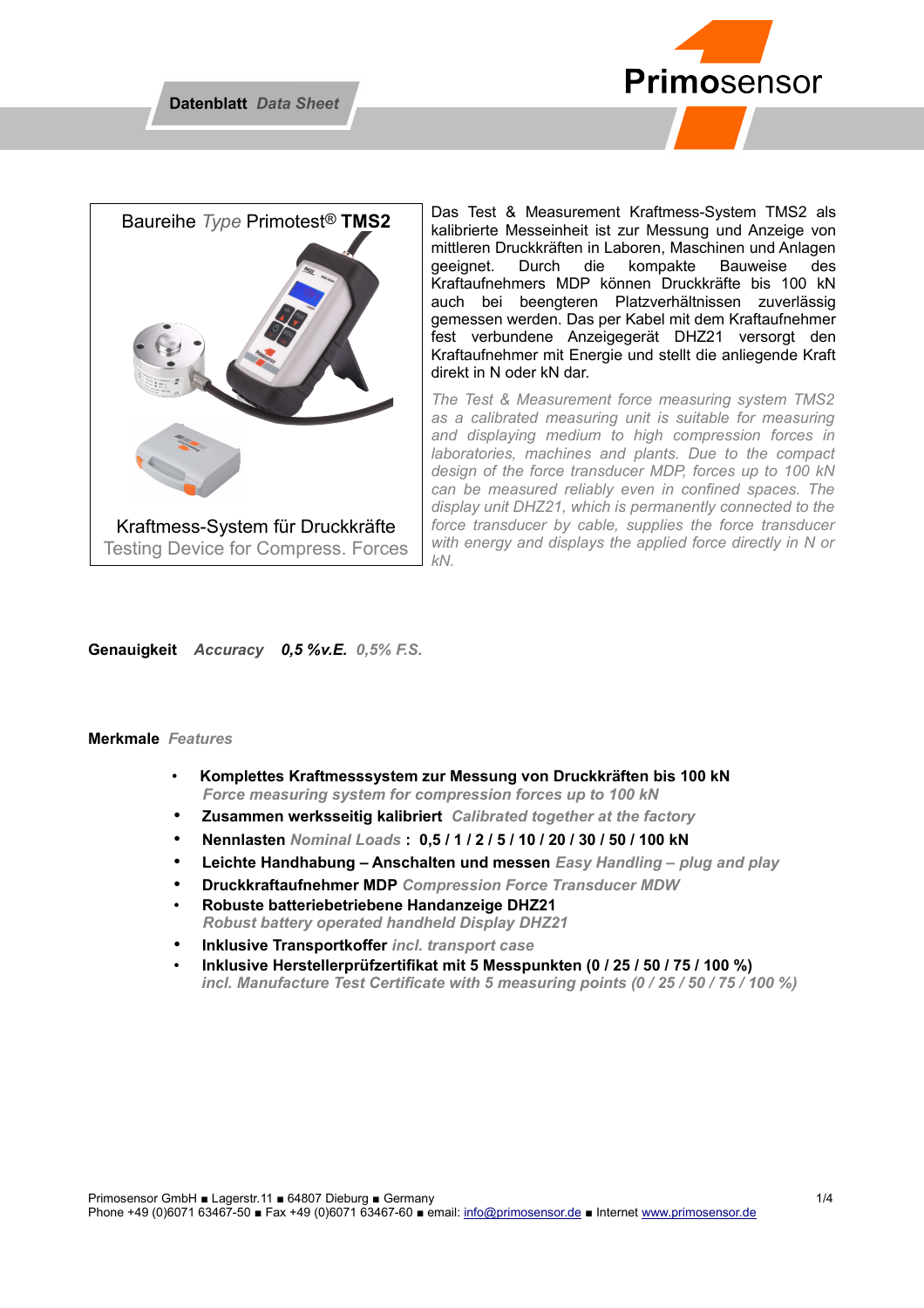

|                                 | $\tilde{z}$            | D5<br>$25 \text{ mm}$ | $\sqrt{D^2}$<br>D <sub>4</sub> | $\mathfrak{F}_2$       | $\ensuremath{\mathfrak{L}}$ | D1<br>$\sqrt{D3}$<br>mit Druckstück<br>with load button |                        | $\mathbb{E}$                        |                        |                           |
|---------------------------------|------------------------|-----------------------|--------------------------------|------------------------|-----------------------------|---------------------------------------------------------|------------------------|-------------------------------------|------------------------|---------------------------|
| Nennlast<br><b>Nominal Load</b> | D <sub>1</sub><br>[mm] | H1<br>[mm]            | H2<br>[mm]                     | H <sub>3</sub><br>[mm] | D <sub>2</sub><br>[mm]      | D <sub>3</sub><br>[mm]                                  | D <sub>4</sub><br>[mm] | D <sub>5</sub><br>[mm]<br><b>TK</b> | D <sub>6</sub><br>[mm] | Fixieru<br>ngFixat<br>ion |
| Typ $1 \leq 20kN$               | Ø 45                   | 22                    | 26                             | 31                     | Ø 15                        | Ø 19,8                                                  | Ø 40                   | Ø 38,5                              | $\varnothing$ 3,3      | $4 \times M3$             |
| Typ 2 (> 20kN)                  | Ø 60                   | 33                    | 38                             | 50                     | Ø 20                        | Ø 26                                                    | Ø 52                   | Ø 48                                | Ø6,3                   | $4 \times M6$             |

## **Maße Kraftaufnehmer MDP** *Dimensions Force Transducer MDP*

#### **Nennlasten und Bestellnummern** *Nominal Loads and Order Numbers*

| <b>Nennlast</b><br>Nominal Load | Bestellnr. Order Number |  |  |
|---------------------------------|-------------------------|--|--|
| $0,5$ kN                        | TMS2050dN201            |  |  |
| $1$ kN                          | TMS2001kN201            |  |  |
| $2$ kN                          | TMS2002kN201            |  |  |
| 5 kN                            | TMS2005kN201            |  |  |
| 10 kN                           | TMS2010kN201            |  |  |
| 20 kN                           | TMS2020kN201            |  |  |
| 30 kN                           | TMS2030kN201            |  |  |
| 50 kN                           | TMS2050kN201            |  |  |
| 100 kN                          | TMS2100kN201            |  |  |

## **Technische Daten Kraftaufnehmer MDP** *Technical Data Force Transducer MDP*

| <b>Nennlast</b> Nominal Load F <sub>nom</sub> | 0,5 / 1 / 2 / 5 / 10 / 20 / 30 / 50 / 100 kN |
|-----------------------------------------------|----------------------------------------------|
| Grenzlast Limit Load                          | 150 $%$                                      |
| <b>Bruchlast</b> Breaking Load                | 300 <sup>%</sup>                             |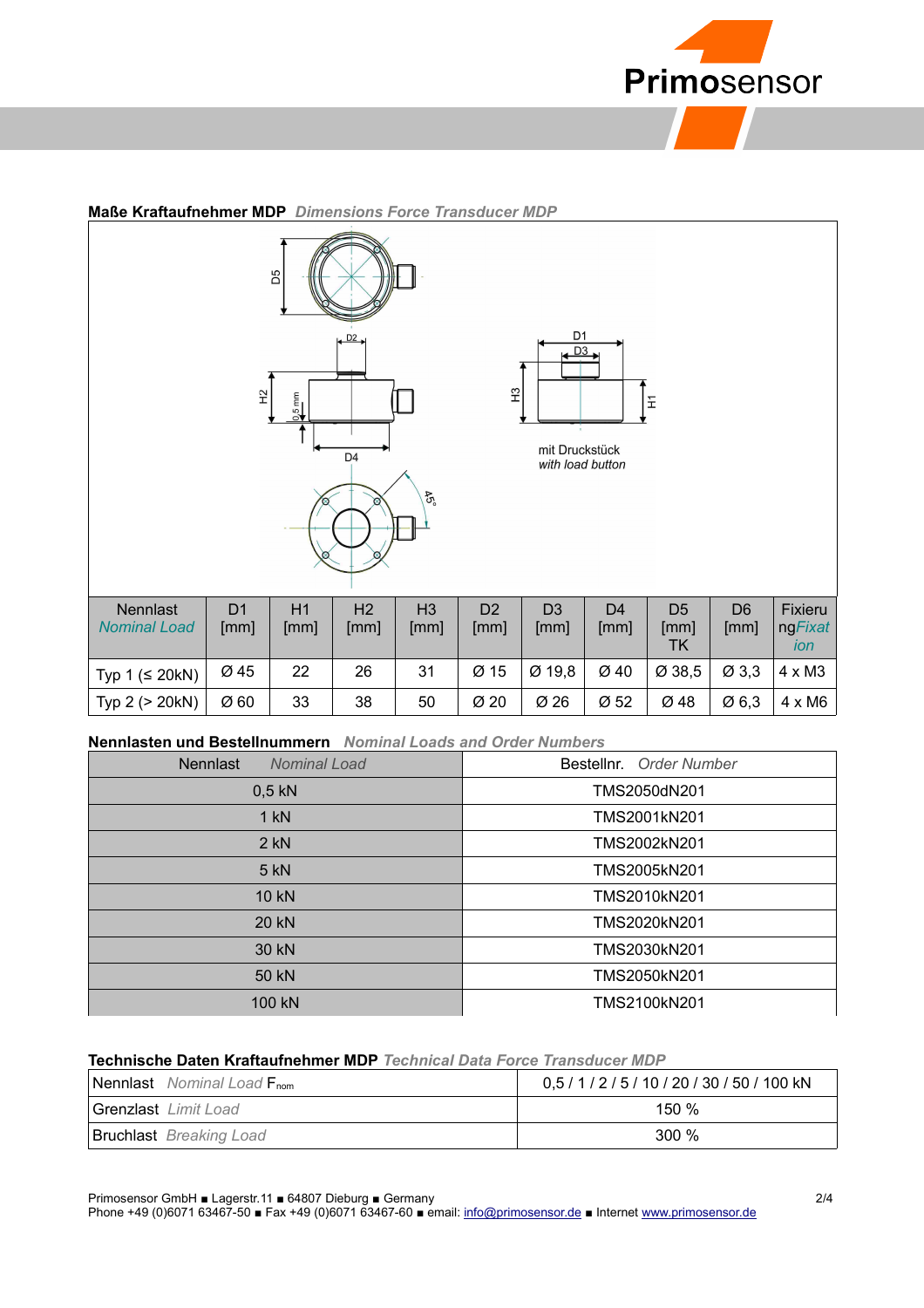

| Ausgangssignal Output Signal                                             | $2$ mV/V                                                                                         |  |  |
|--------------------------------------------------------------------------|--------------------------------------------------------------------------------------------------|--|--|
| Spannungsversorgung Voltage Supply                                       | 510 VDC                                                                                          |  |  |
| Genauigkeit Accuracy                                                     | 0,5 % v.E. $%FES$ .                                                                              |  |  |
| Nenntemperaturbereich Nominal Temperature Range                          | $-10$ $+80^{\circ}$ C                                                                            |  |  |
| Gebrauchstemperaturbereich Service Temperature Range                     | $-30$ +85°C                                                                                      |  |  |
| Temperaturkoeffizient TemperatureEffect Nullpunkt zero<br>Spanne<br>span | $<$ 0,2 % F <sub>nom</sub> /10K<br>$<$ 0,2% F <sub>nom</sub> /10K                                |  |  |
| <b>Nennmessweg</b> Nominal Deflection                                    | $< 0.1$ mm                                                                                       |  |  |
| Zul. Schwingbreite nach Max. Dynamic Load acc. to<br>DIN 50100           | $\pm$ 50% $F_{\text{nom}}$                                                                       |  |  |
| Zulässige Querkraft Max. Cross Force                                     | 10% der Nennlast<br>10% of Nominal Load                                                          |  |  |
| Vibrationsbeständigkeit Vibration Resistance                             | 20g, 100 h, 50150 Hz                                                                             |  |  |
| Schutzklasse Protection Type DIN 60529                                   | IP 65                                                                                            |  |  |
| <b>Elektrischer Anschluss</b> Electrical Connector                       | M <sub>12x1</sub> -Stecker<br>M <sub>12x1</sub> Connector                                        |  |  |
| <b>Material Messfeder</b> Material Deformation Body                      | Aluminium (≤ 2 kN); rostfreier Stahl (> 2kN)<br>Aluminium $(≤ 2 kN)$ ; stainless Steel $(> 2kN)$ |  |  |

## **Technische Daten Handanzeige DHZ21** *Technical Data Mobile Indicator DHZ21*

| Anzeige Display                                      | 12-stellige, 2-zeilige LCD-Anzeige, beleuchtet<br>12-digit 2-line LCD Display, illuminated |  |  |
|------------------------------------------------------|--------------------------------------------------------------------------------------------|--|--|
| Eingangssignal Input Signal                          | $+/- 2$ mV/V                                                                               |  |  |
| Genauigkeit Accuracy                                 | 0,1 v.d. Messsp. $0,1$ % of span                                                           |  |  |
| Sensorversorgung Sensor Supply Voltage               | $3,3$ V                                                                                    |  |  |
| Interne Auflösung Internal Resolution                | 16 bit                                                                                     |  |  |
| Zul. Brückenwiderstände Perm. Bridge Resistances     | 100 Ohm bis 500 kOhm                                                                       |  |  |
| Messrate einstellbar Measurement rate adjustable     | 10 Hz, 20 Hz, 100 Hz                                                                       |  |  |
| Nenntemperaturbereich Nominal Temperature Range      | $0^{\circ}$ C bis +50 $^{\circ}$ C                                                         |  |  |
| Lagertemperaturbereich Storage Temperature Range     | $-20^{\circ}$ C bis $+70^{\circ}$ C                                                        |  |  |
| <b>Versorgung Power Supply</b>                       | 4 x Batterie Typ AA                                                                        |  |  |
| Stromaufnahme o. Sensor Curr. Consumption w/o sensor | ca. 80mA                                                                                   |  |  |
| <b>Betriebsdauer</b> Operating time                  | > 8 h Dauerbetrieb Continuous operation                                                    |  |  |
| Auto off time einstellbar adjustable                 | 8, 30, 60 min / offs                                                                       |  |  |